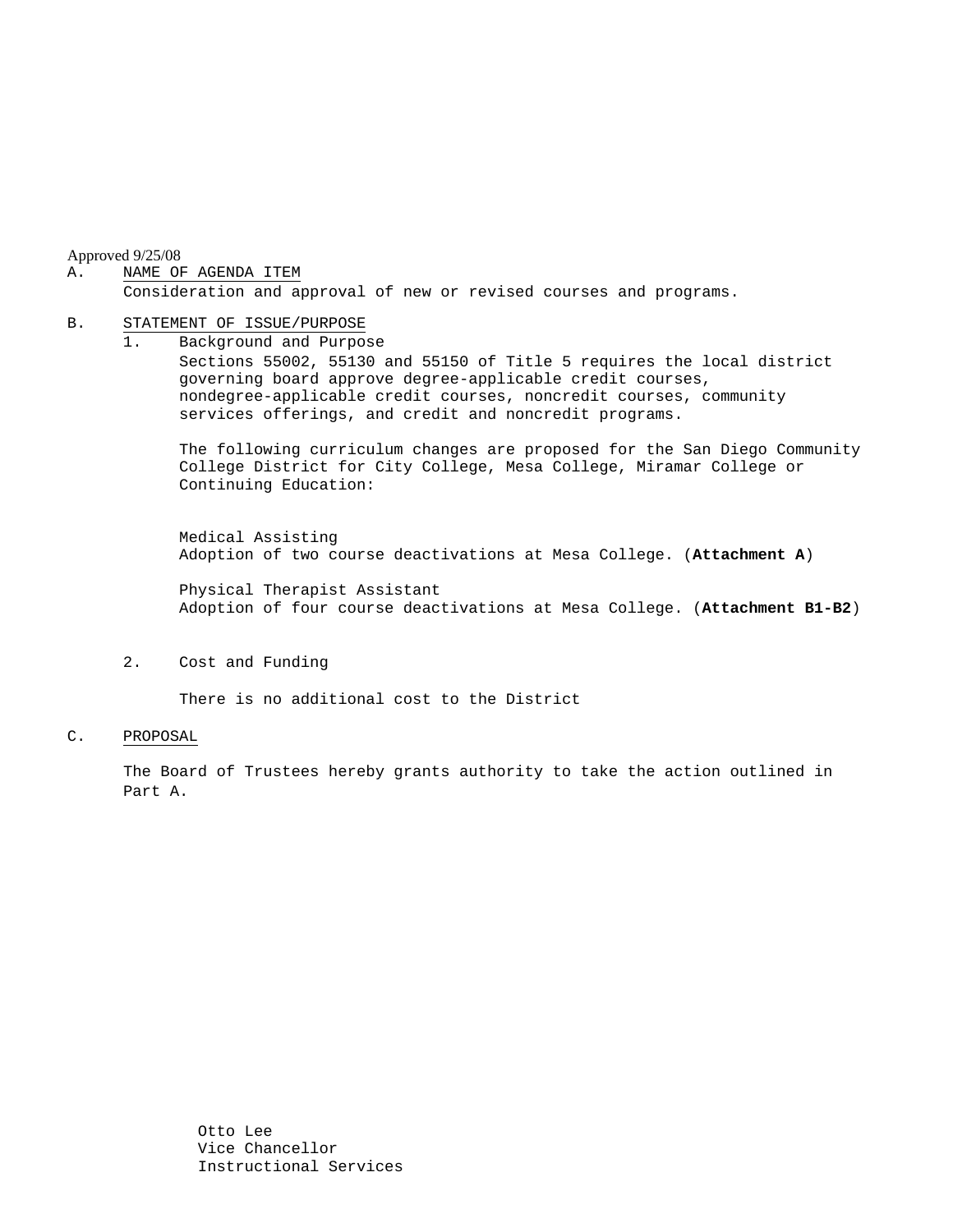# **ACTION**

Adoption of two course deactivations at Mesa College.

Proposed course deactivations at Mesa College (no longer at any college):

# **240 Accounting for Medical Offices**

**3 hours lecture, 3 units Grade Only** 

*Advisory:* English 51, English 56 and Medical Assisting 110, each with a grade of "C" or better, or equivalent, or Assessment Skill Levels W5 and R5.

*Limitation on Enrollment:* This course is not open to students with previous credit for Accounting 186.

This course introduces and instructs allied health students in the use of accounting systems for medical and dental offices, including the pegboard and computerized accounting systems. Emphasis is placed on medical accounting terminology, ledgers, methods used in payroll accounting, and preparation of account charts. (FT) Associate Degree Credit & transfer to CSU and/or private colleges and universities.

#### **245 Medical Insurance Procedures 3 hours lecture, 3 units Grade Only**

*Advisory:* English 51, English 56 and Medical Assisting 110, each with a grade of "C" or better, or equivalent, or Assessment Skill Levels W5 and R5.

*Limitation on Enrollment:* This course is not open to students with previous credit for Computer Business Technology 238.

This course prepares students to work with insurance forms in medical offices, hospitals, and other clinical settings. The course is a survey of health insurance plans with emphasis on correct completion of benefit and claim forms for various types of health insurance. Students are instructed in the proper use of procedural and diagnostic coding utilizing the most current editions of Physicians Current Procedural Terminology and International Classification of Diseases. (FT) Associate Degree Credit & transfer to CSU and/or private colleges and universities.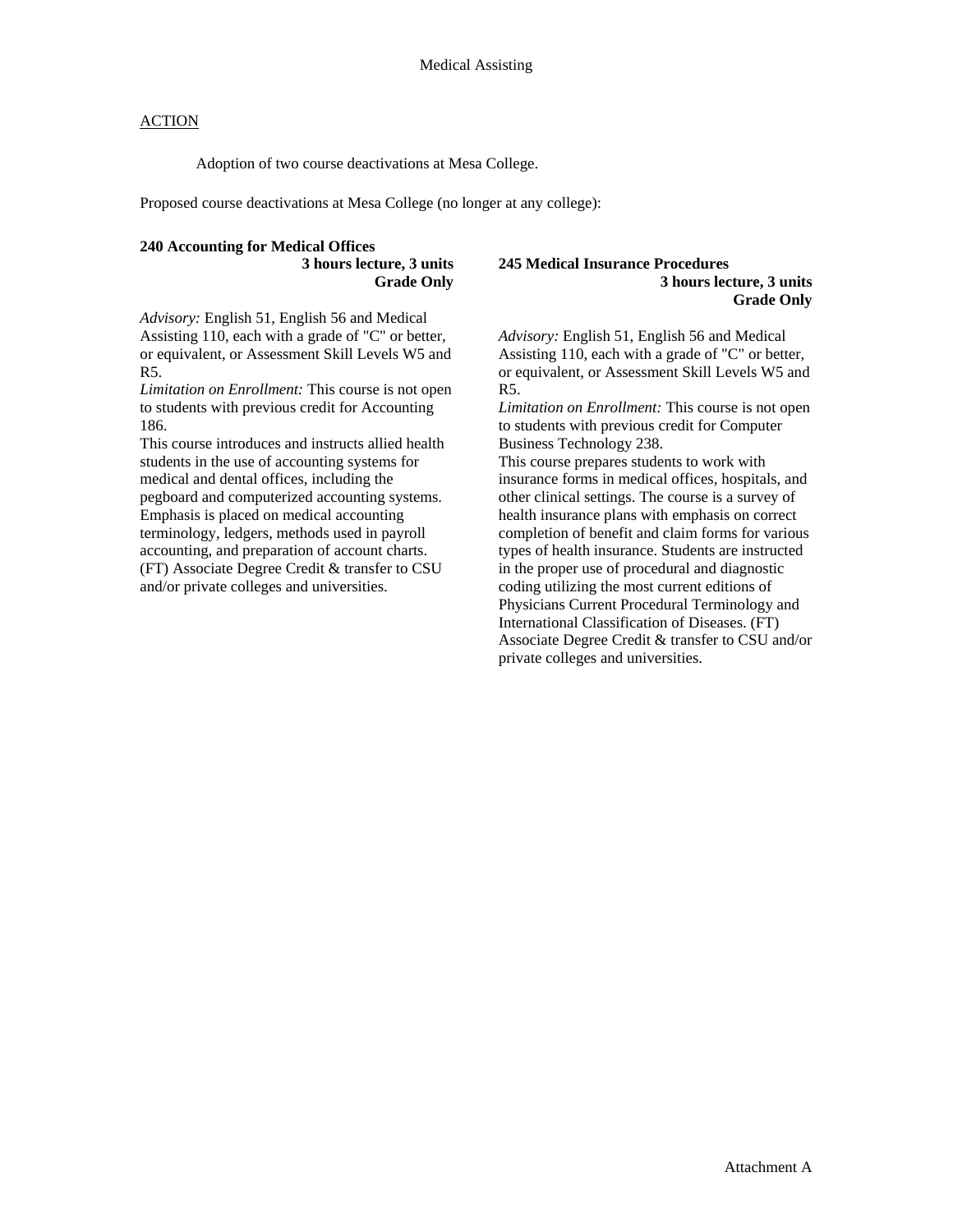# **ACTION**

Adoption of four course deactivations at Mesa College.

Proposed course deactivations at Mesa College (no longer at any college):

## **111 Physical Therapy Techniques I 2 hours lecture, 6 hours lab, 4 units Grade Only**

*Corequisite:* Physical Therapist Assistant 114 and completion of or concurrent enrollment in Physical Therapist Assistant 110 with a grade of "C" or better, or equivalent.

*Limitation on Enrollment:* Special Admission must be admitted to program.

This course provides the future Physical Therapist Assistant (PTA) with an exposure to the duties that relate to the PTA scope of practice. These duties include the principles and techniques of the application of cold, heat, therapeutic massage, basics of gait training with assistive devices for general orthopedic problems, hydrotherapy and basic dressing changes to include universal precautions, treatment preparation, client positioning and clinic maintenance. The course also fosters the development of communication skills, interpersonal relationships and professionalism required for the health care field. (FT) Associate Degree Credit & transfer to CSU and/or private colleges and universities.

## **120 Physical Therapy Techniques II 2 hours lecture, 6 hours lab, 4 units Grade Only**

*Prerequisite:* Physical Therapist Assistant 111 with a grade of "C" or better, or equivalent. *Corequisite:* Physical Therapist Assistant 122 and 123.

*Limitation on Enrollment:* Special Admission must be admitted to program. This course is designed for student physical therapist assistants and continuation of Physical Therapy Techniques I with an emphasis on advanced skills and acute care. It explores the use of mechanical traction, electrotherapy and electromagnetic modalities as well as vasopneumatic compression, chest physical therapy, wound care, transfer and transportation of patients, gait techniques for specific diagnoses, and the identification of architectural barriers and basic wheelchair management. Students continue to use medical terms, charting skills, and role play to foster patient and family teaching as well as a deepening of self-awareness of communication skills and professionalism. (FT) Associate Degree Credit & transfer to CSU and/or private colleges and universities.